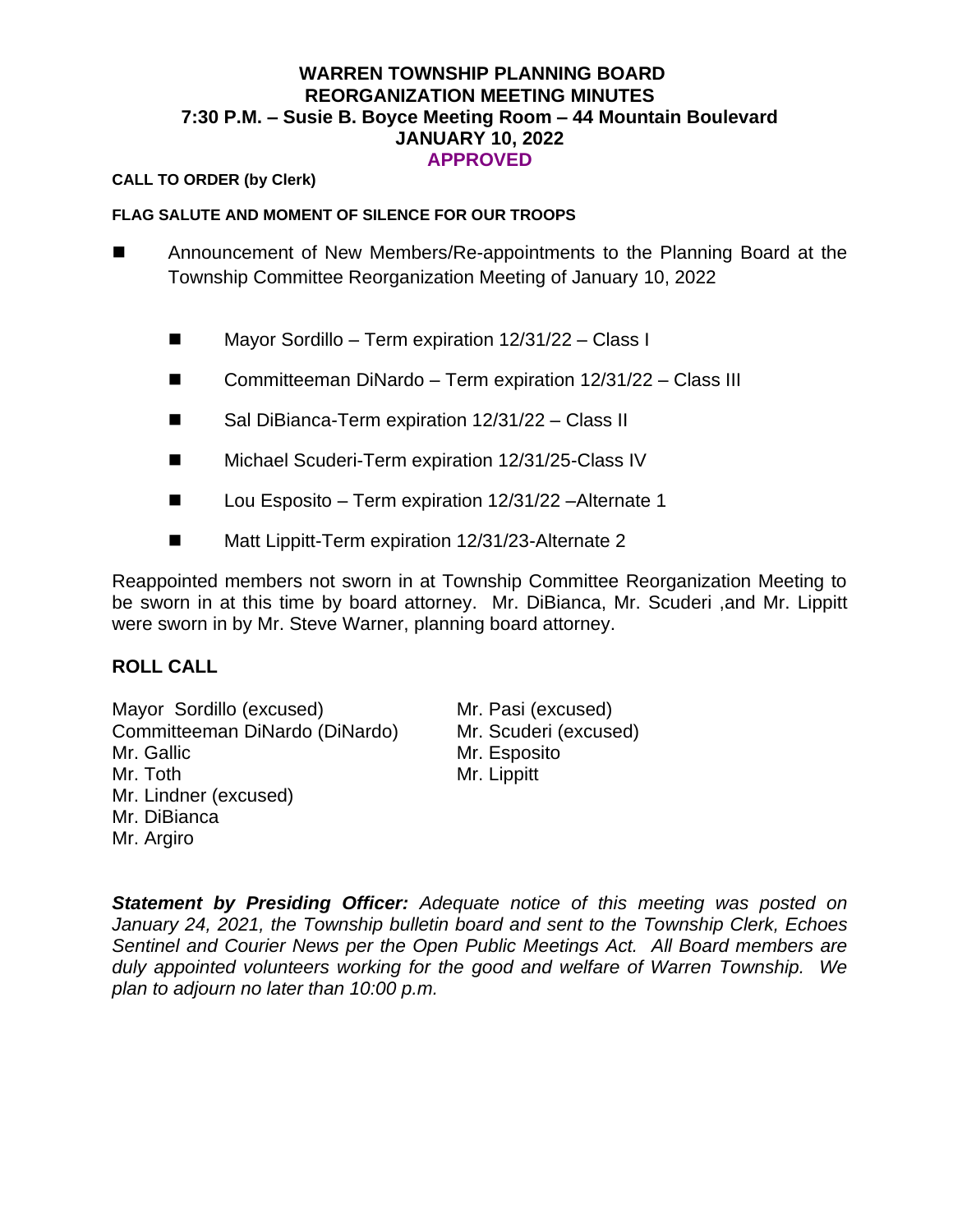Election of Chairperson for 2022 NOMINEE:

Nomination for Mr. Dan Gallic was made by Mr. Jerry Toth, seconded by Mr. Sal DiBianca..

ROLL CALL

For: Mr. Toth, Mr. Argiro, Mr. DiBianca, Mr. Esposito, Mr. Lippitt, and Mr. Gallic Against: None.

Nominations for Vice-Chairperson for 2022 NOMINEE

Nomination was made by Mr.Toth for Mr. John Lindner,for Vice-Chairman, seconded by Mr. DiBianca.

#### **ROLL CALL**

For: Mr. Toth, Mr. Argiro, Mr. DiBianca, Mr. Esposito, Mr. Lippitt, and Mr. Gallic Against: None.

Nomination for Board Secretary for 2022

Nomination was made by Mr. DiBianca, seconded by Mr. Barry Argiro for Jerry Toth as Board Secretary

# **ROLL CALL**

For: Mr. Toth, Mr. Argiro, Mr. DiBianca, Mr. Esposito, Mr. Lippitt, and Mr. Gallic Against: None.

Nominations for Board Comptroller for 2022

Nomination was made by Mr.Toth, seconded by Mr.Arigiro to nominate Mr. Gallic

#### **ROLL CALL**

For: Mr. Toth, Mr. Argiro, Mr. DiBianca, Mr. Esposito, Mr. Lippitt, and Mr. Gallic Against: None.

Nomination for Escrow Certifier for 2022

Mr. Toth nominated Mr. Dan Gallic for Escrow Certifier, seconded by Mr. Esposito.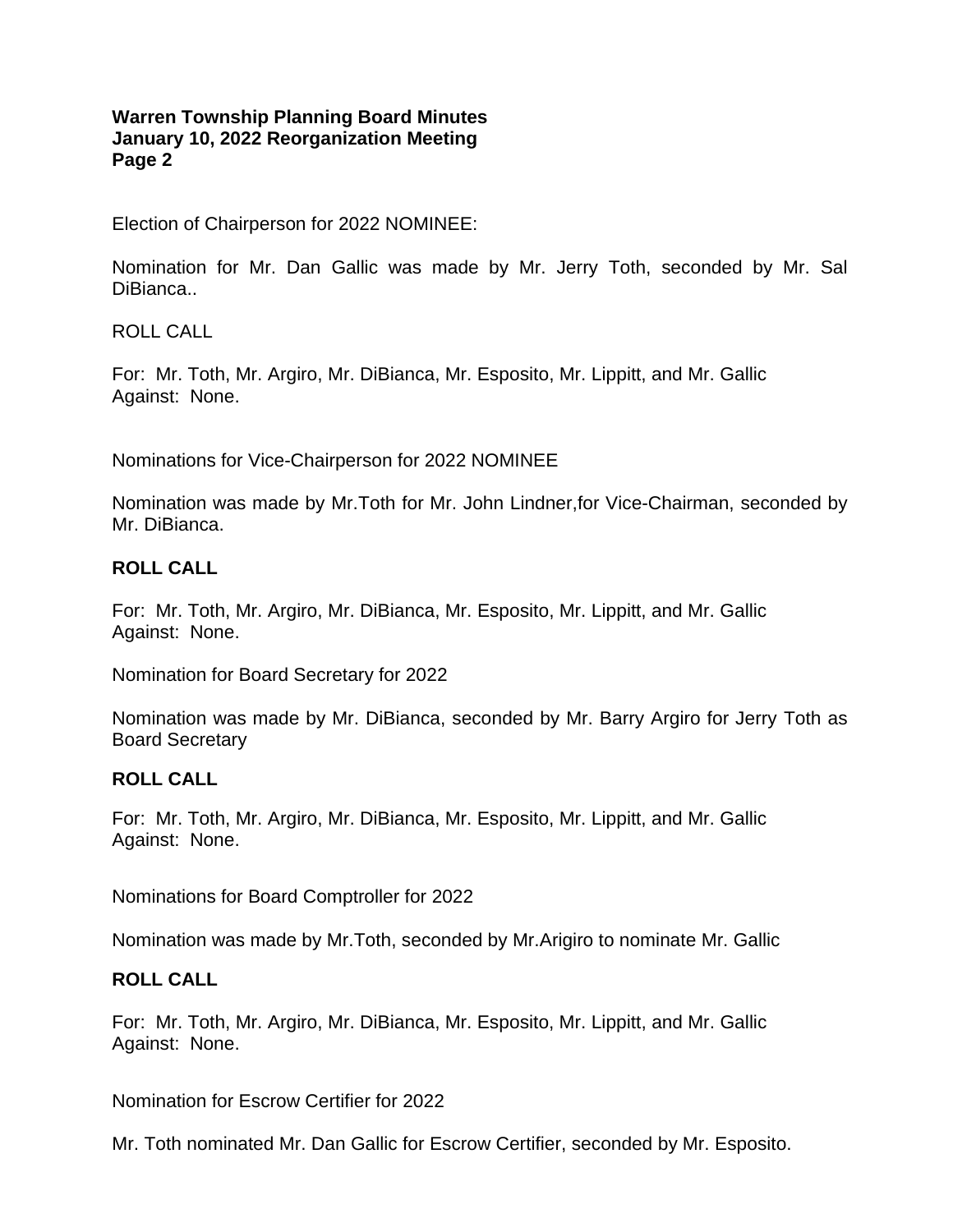# ROLL CALL

For: Mr. Toth, Mr. Argiro, Mr. DiBianca, Mr. Esposito, Mr. Lippitt, and Mr. Gallic Against: None.

# Appointment of Planning Board Attorney 2022

Nomination by Mr. Gallic, seconded by Mr. DiBianca for Steve Warner as board attorney

For: Mr. Toth, Mr. Argiro, Mr. DiBianca, Mr. Esposito, Mr. Lippitt, and Mr. Gallic Against: None.

# Appointment of Professional Planner for 2022

Nomination for Mr. John T. Chadwick for Planning Board Planner was made by Mr. Gallic, seconded by Mr. DiBianca.

For: Mr. Toth, Mr. Argiro, Mr. DiBianca, Mr. Esposito, Mr. Lippitt, and Mr. Gallic Against: None.

Appointment of Professional Engineer for 2022

Nomination for Mr. Christian M. Kastrud was made by Mr.Toth, seconded by Mr. Esposito for Planning Board Engineer.

For: Mr. Toth, Mr. Argiro, Mr. DiBianca, Mr. Esposito, Mr. Lippitt, and Mr. Gallic Against: None.

Appointment of Landscape Architect for 2022

Nomination for Bosenberg Landscape Architect, Jim Mazzucco for Landscape Architect Was made by Mr. Gallic, seconded by Mr. Toth

For: Mr. Toth, Mr. Argiro, Mr. DiBianca, Mr. Esposito, Mr. Lippitt, and Mr. Gallic Against: None.

Appointment of Clerk for 2022

Nomination was made by Mr. Toth, seconded by Mr. DiBianca for Maryellen Vautin as Planning Board clerk.

ROLL CALL

For: Mr. Toth, Mr. Argiro, Mr. DiBianca, Mr. Esposito, Mr. Lippitt, and Mr. Gallic Against: None.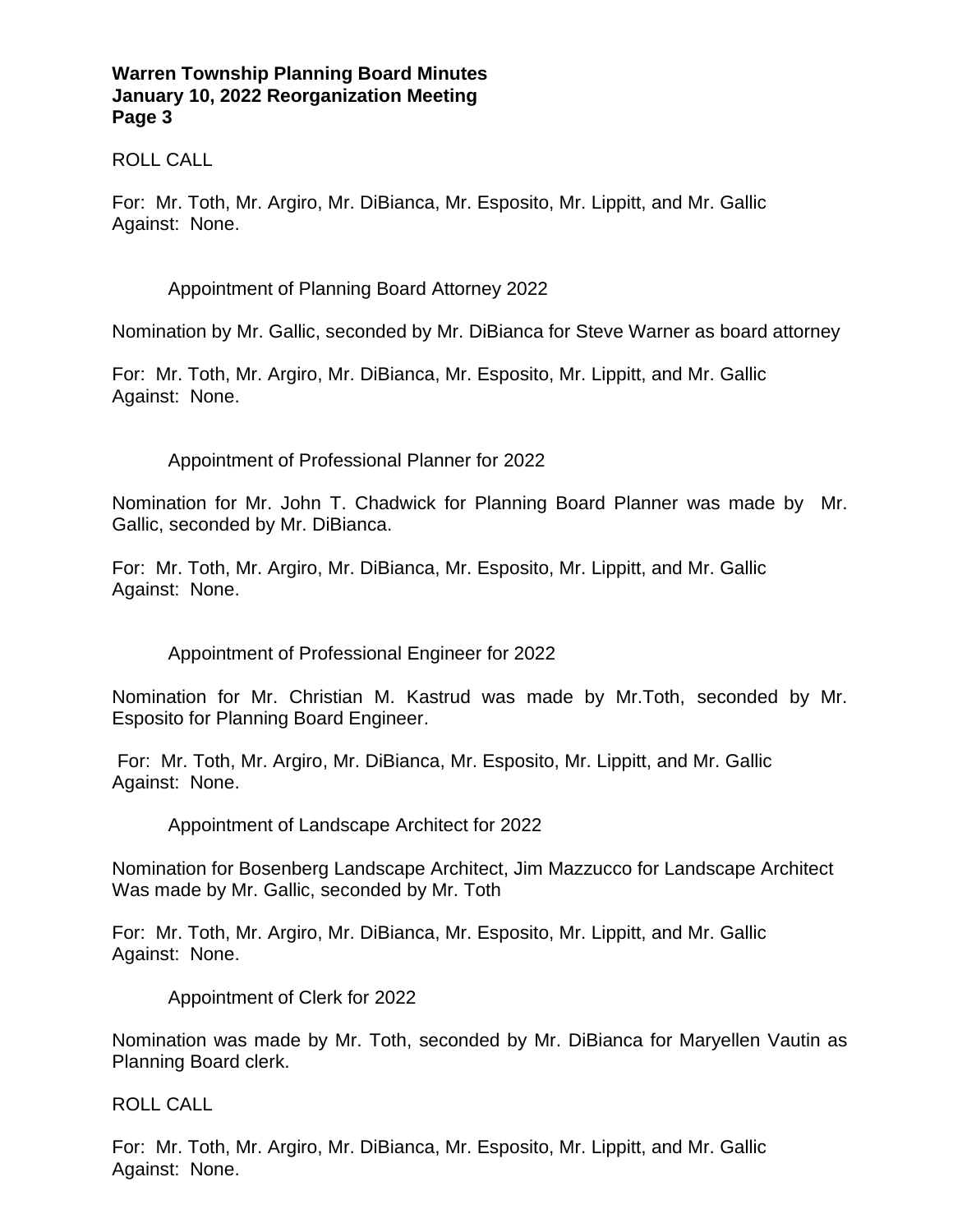# ◼ **ADOPTION OF ADMINISTRATIVE RESOLUTIONS:**

PB22-01A – Adoption of Resolution to appointment Planning Board Staff PB22-02A – 2021 Rules of Order – Resolution PB22-03A – 2021 Meeting Dates – Resolution

ROLL CALL

Motion was made by Mr. Toth, seconded by Mr. DiBianca to adopt the resolutions. For: Mr. Toth, Mr. Argiro, Mr. DiBianca, Mr. Esposito, Mr. Lippitt, and Mr. Gallic Against: None.

◼ **APPROVAL OF MINUTES:**  December 13, 2021

Motion was made by Mr. DiBianca, seconded by Esposito. All in favor.

# ◼ **Reports:**

Steve Warner, Esq.

Mr. Warner thanked the board for their confidence to serve the planning board. He was Board of Adjustment attorney for almost 20 years. He looks forward to serving the planning board.

Christian Kastrud, P.E., Professional Engineer

Mr. Kastrud reminded the board that new members need to take a stormwater course online within the first six months of service, The Right Questions to Ask is the video. There are other videos that are helpful and it is important. There are new stormwater regulations.

Maryellen Vautin, Clerk-reappointed members will need to sign oath of office

Mr. Warner reminded the board that the Land Use Course is required to be taken within the first 18 months of service. He will get some information to the members NJPO has it as well as Somerset County Bar Association.

Mr. Gallic discussed that he may want to put together a task force to consider the downtown of Warren and think about what the town should look like. They will be forced to build more housing per the affordable